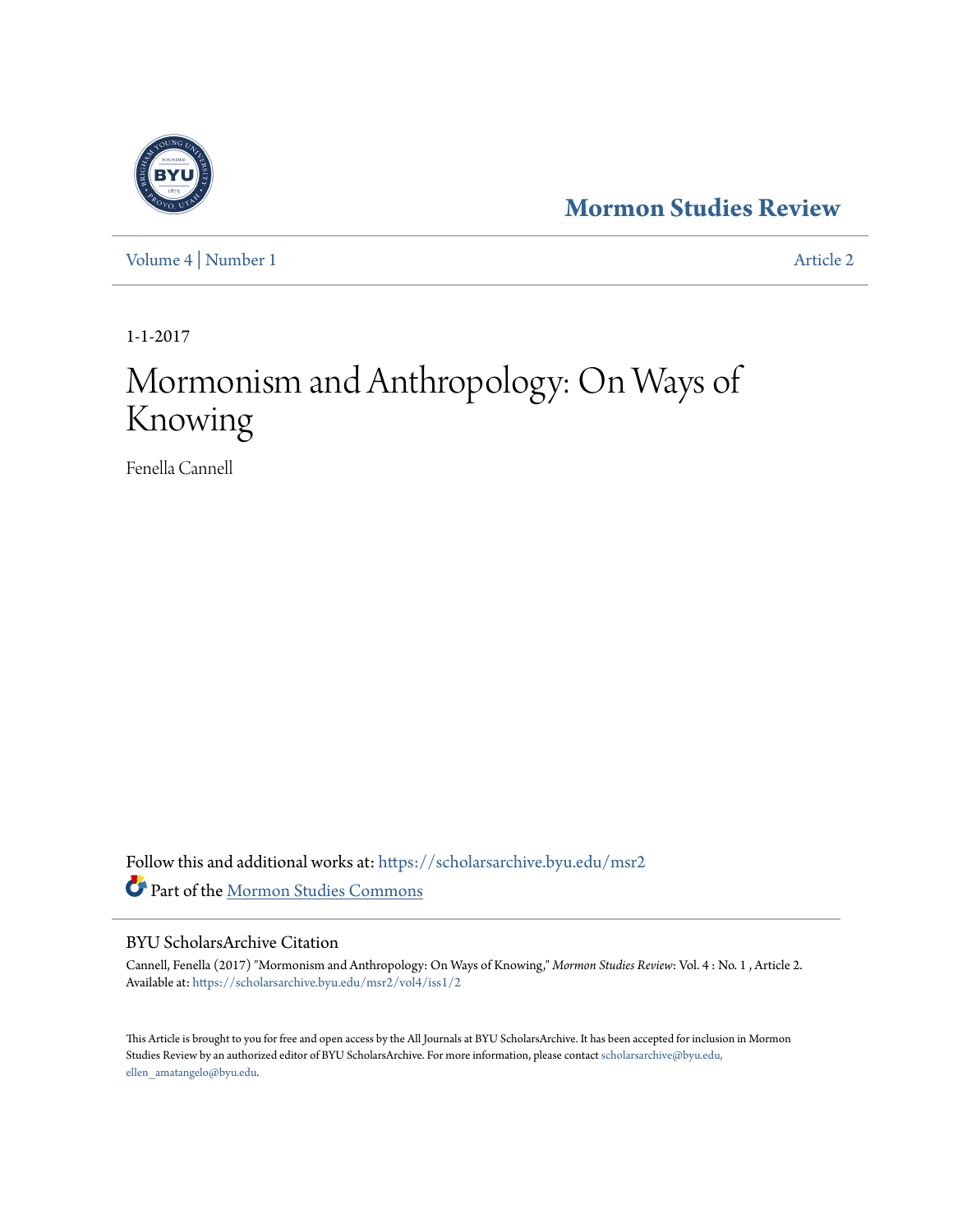# **Essays**

## Mormonism and Anthropology: On Ways of Knowing

### *Fenella Cannell*

What will happen to me when I die? What will occur tomorrow? next week? in a thousand years? How did everything begin? How will it all end? We all want to know more than we can know. . . . Religion gives order to people's emotions and meaning to their lives. The way any religion does so raises problems even as it solves others. This is the nature of a dynamic system. Normal procedures have unsettling by-products.—William A. Christian Jr.<sup>1</sup>

If I have a spiritual gift it is perhaps an immense capacity for doubt.—Terryl Givens<sup>2</sup>

WHEN WILLIAM CHRISTIAN, that exemplary historian and anthropologist of Christian practice, suggested that, through its "normal procedures," "any religion . . . raises problems even as it solves others," he was writing not about Latter-day Saints but about Roman Catholics. Specifically, he was describing popular visions of the Virgin Mary, often centering on

<sup>1.</sup> William A. Christian Jr., *Visionaries: The Spanish Republic and the Reign of Christ* (Berkeley: University of California Press, 1996), 392–93.

<sup>2.</sup> Mormon Scholars Testify, http://mormonscholarstestify.org/1904/terryl-l-givens.

*Mormon Studies Review*, vol. 4, 2017, pp. 1–15

<sup>© 2017</sup> Neal A. Maxwell Institute for Religious Scholarship, Brigham Young University

Article DOI: https://doi.org/10.18809/msr.2017.0101 Journal DOI: https://doi.org/10.18809/mimsr.21568030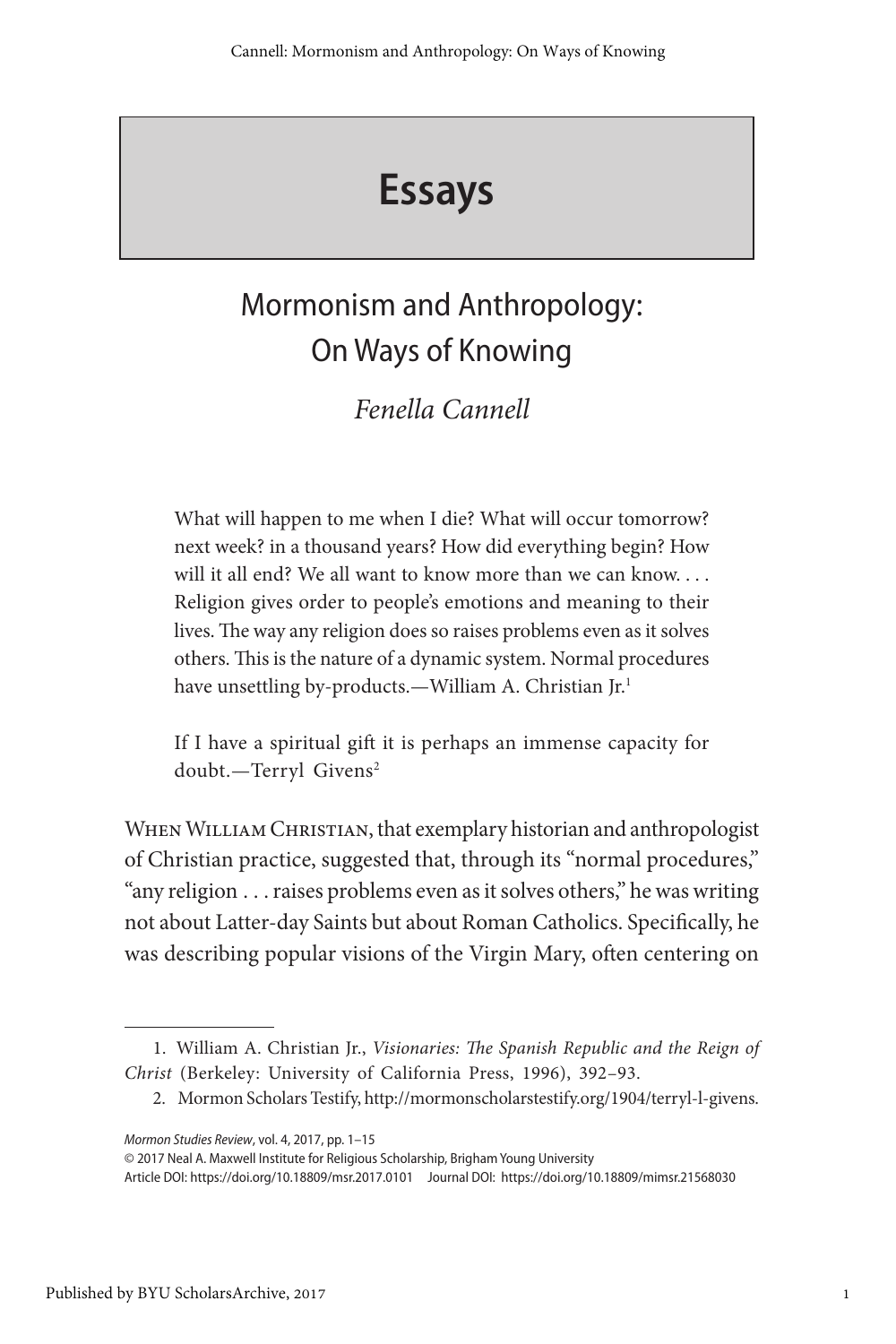child visionaries, that commanded the rapt attention of vast outdoor crowds in the Basque regions of Northern Spain in the early 1930s.

Given that most Latter-day Saints would draw a strong contrast between their own church and Roman Catholicism, Christian's remarks might seem an unexpected starting point for a discussion of present-day Mormonism. But anthropologists, like many historians, are committed to exploring comparisons.

To a visiting ethnographer with previous experience of fieldwork in local Catholic settings,<sup>3</sup> parallels between these two great institutional churches necessarily suggest themselves. Mormonism, it sometimes seems, combines Catholicism's focus on sacramental efficacy with Protestantism's attention to sincere interiority and personal agency, although doing so of course in its own unprecedented way.<sup>4</sup> This is one context, among others, in which it is possible to consider both the joys and the difficulties that Latter-day Saints describe in the practice of their faith.

I first became interested in research with Latter-day Saints because Mormonism's famous distinctiveness allowed me to question some of my own discipline's theoretical claims about what religion in general, and Christianity in particular, is like and how it is supposed to work.5 When I was asked by the editors of this journal to write a short piece on Mormon anthropology, it seemed to me that two kinds of task were implied: first, to provide some indicative references to the

<sup>3.</sup> Fenella Cannell, *Power and Intimacy in the Christian Philippines* (Cambridge: Cambridge University Press, 1999).

<sup>4.</sup> Fenella Cannell, "How Does Ritual Matter?," in *Questions of Anthropology*, LSE Monographs on Social Anthropology, ed. Rita Astuti, Jonathan Parry, and Charles Stafford (Oxford: Berg, 2007), 105–37.

<sup>5.</sup> Fenella Cannell, "The Christianity of Anthropology," Malinowski Memorial Lecture, 2004, *Journal of the Royal Anthropological Institute*, n.s., 11 (2005): 335–56; Cannell, ed., *The Anthropology of Christianity* (Durham: Duke University Press, 2006); Cannell, "How Does Ritual Matter?,"105–37; Cannell, "The Re-enchantment of Kinship," in *Vital Relations: Modernity and the Persistent Life of Kinship*, ed. Susie McKinnon and Fenella Cannell (Santa Fe: SAR Press, 2013), 217–40; Cannell, "The Blood of Abraham: Mormon Redemptive Physicality and American Idioms of Kinship," *Journal of the Royal Anthropological Institute* 19 (May 2013): 77–94.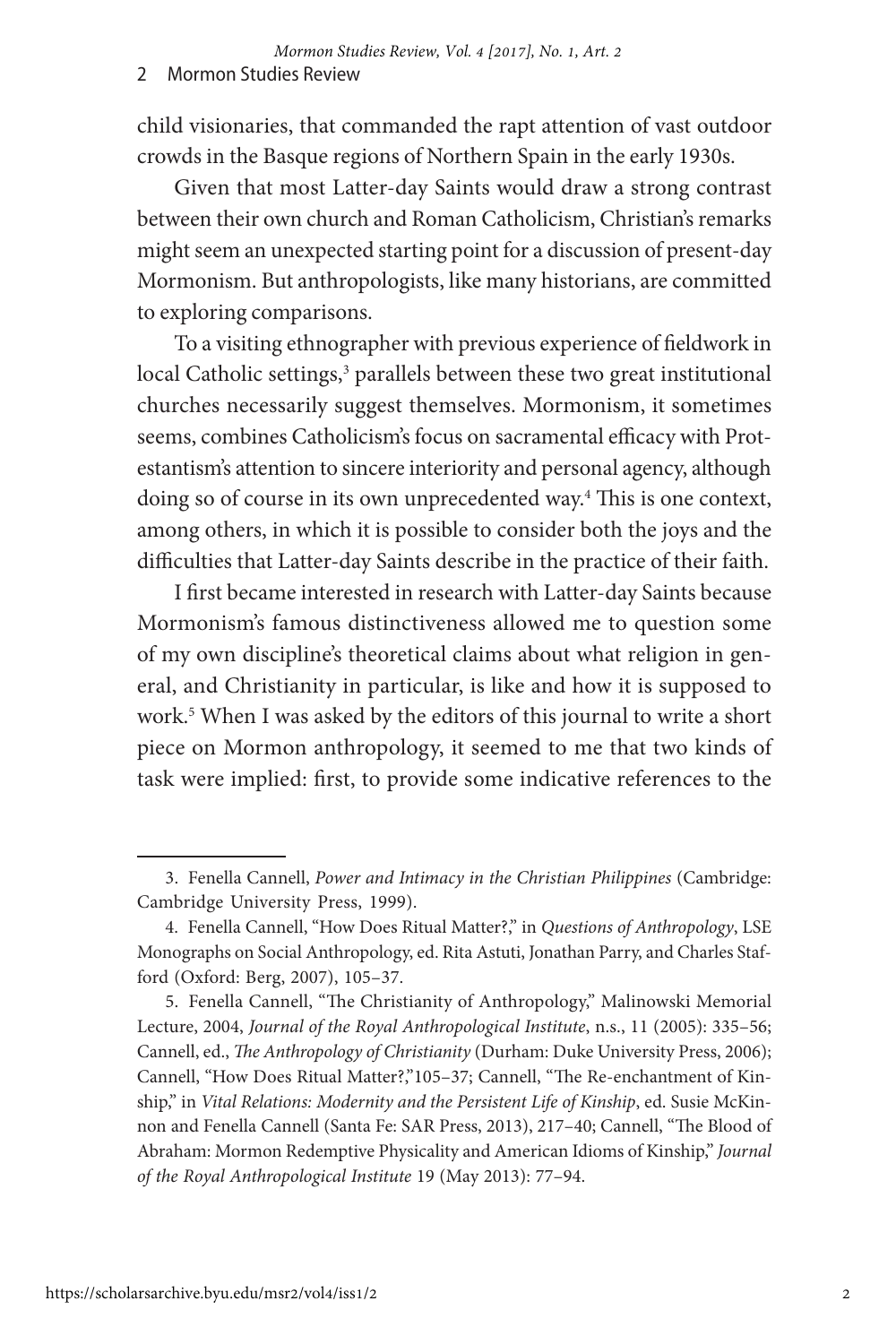anthropology written about Latter-day Saints, which Ann Taves<sup>6</sup> has said is less familiar to scholars of religion including herself; and second, more broadly, to offer a brief account of what a comparative, plural, and perspective-sensitive approach to Mormonism—now also being called for by scholars in other fields, notably in a key issue of *Mormon Studies*  Review<sup>7</sup> — might look like from the point of view of an anthropologist. Another way of putting this second task would be to ask what the object "Mormonism" might look like from the viewpoint of anthropology and what the object "anthropology" might look like from the viewpoint of Mormonism, and so to begin to imagine the kinds of conversation that could take place between people involved in these two practices.

The distinctive analytic process anthropologists<sup>8</sup> use is dialectical; on the one hand, we are interested in questions about human society at a very general, even a universal, level. We ask why gift giving seems to be important all over the world, for example, or whether all human groups have marriage, or whether there is any such thing as society without hierarchy. On the other hand, anthropology is always committed to recording, through ethnographic writing, what is unique and particular about human social life in any given time and place encountered by the researcher. Ethnographic writing is classically based on long-term, participant-observation fieldwork in which the anthropologist, as far as possible, shares the daily lives of her interlocutors<sup>9</sup> in the attempt to gain a more contextualized understanding of what they say. By doing as

<sup>6.</sup> Ann Taves and J. Spencer Fluhman, "Mormon Studies in the Academy: A Conversation between Ann Taves and Spencer Fluhman," *Mormon Studies Review* 1 (2014): 9–16.

<sup>7.</sup> Kristine Haglund, "We'll Find the Place: Situating Mormon Studies," *Mormon Studies Review* 1 (2014): 96–102; Taves and Fluhman, "Mormon Studies in the Academy"; Thomas Tweed, "Beyond 'Surreptitious Staring': Migration, Missions, and the Generativity of Mormonism for the Comparative and Translocative Study of Religion," *Mormon Studies Review* 1 (2014): 17–28.

<sup>8.</sup> I speak here of anthropology as I understand it; other views of the discipline, of course, are possible.

<sup>9.</sup> There is an important critical literature on the limitations and difficulties of ethnography that I will not cover here; my own view is that such criticisms should refine but not negate the value of ethnography.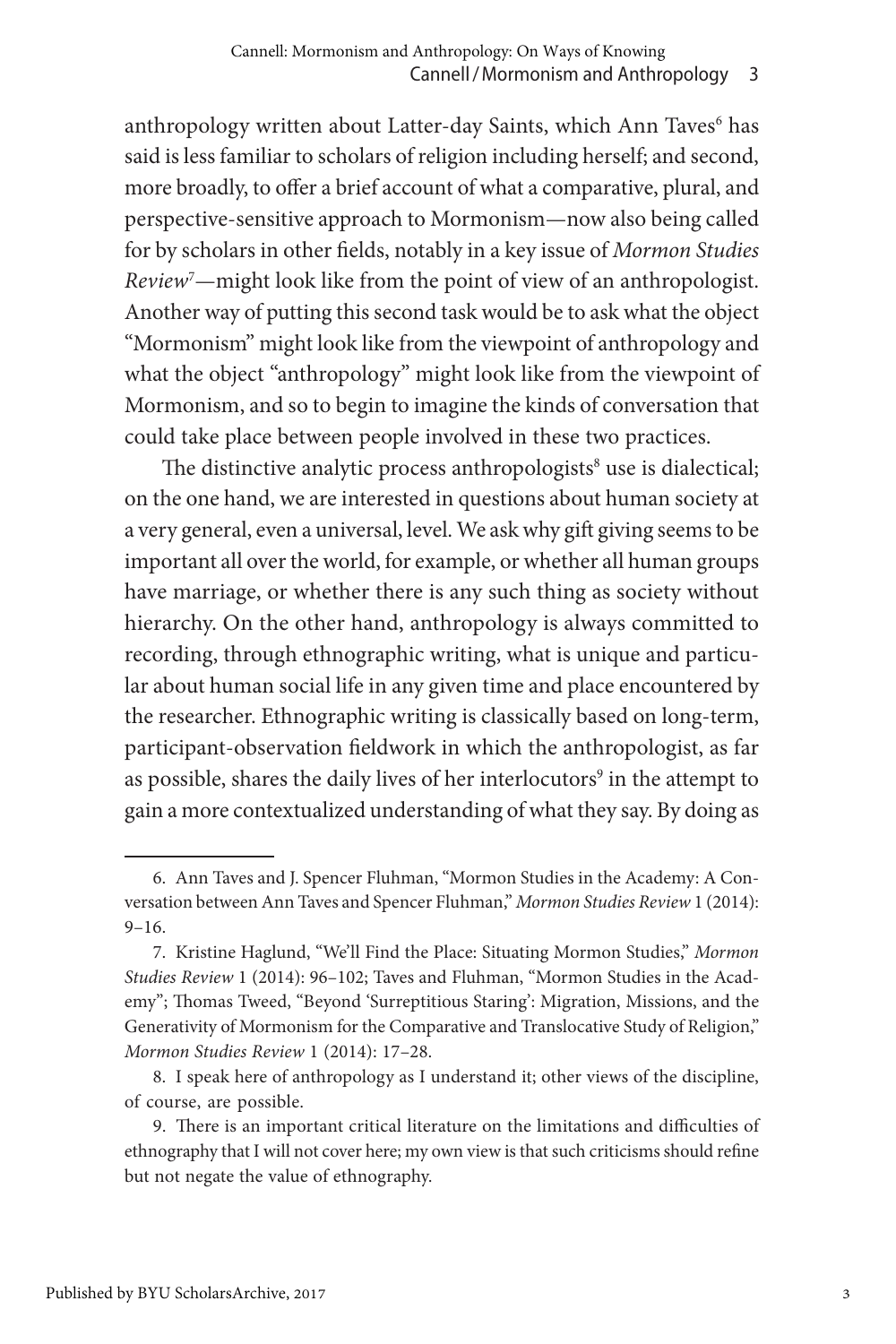well as by asking, the ethnographer seeks to understand how it feels to build a canoe or plant rice or pray daily at dawn. Ethnographic inquiry is imperfect, as are all forms of research, but it is a way of asking about the world that (for me) continues to have a value and often to yield more empathetic insights than standard modes of inquiry such as surveys. For my discipline, one value of ethnographic description is, or should be, that it checks the tendency toward easy theoretical generalization; another is that it keeps concrete and complex human experience to the fore, against reductive abstraction. We should always begin, as anthropology's most distinctive theorist Marcel Mauss advised, with the particular and reason inductively. Anthropologists also begin with the everyday lives of ordinary people and count these as significant as the acts of political elites. Good ethnography should therefore also offer one kind of counterweight to the repetition of stereotypes and misrepresentations of particular social groups—or so it is hoped. Finally, my discipline tends to look at traditions, including religious traditions, as they are practiced, rather than working from theological or other in-principle accounts in isolation.

While most authors now publishing anthropology on Mormonism would describe themselves as professional anthropologists, some colleagues in other disciplines also draw on anthropology's toolkit, including ethnographic specificity.

Colleen McDannell writes from a department of religious studies and uses both ethnographic and historical approaches. Her work is wide-rangingly comparative, across topics in Mormonism, Protestantism, and Catholicism. *Material Christianity*<sup>10</sup> is a seminal study arguing that the religious practices of ordinary American people across different churches share some important features. In particular, she proposes that—in contrast to theoretical accounts of religion concerned with the transcendent or the supramaterial—American Christians are generally comfortable with religious objects and see no tension between the validity of religious concepts and their material expressions. Mormonism's material culture (here explored through an essay on temple garments)

<sup>10.</sup> Colleen McDannell, *Material Christianity: Religion and Popular Culture in America* (New Haven, CT: Yale University Press, 1997).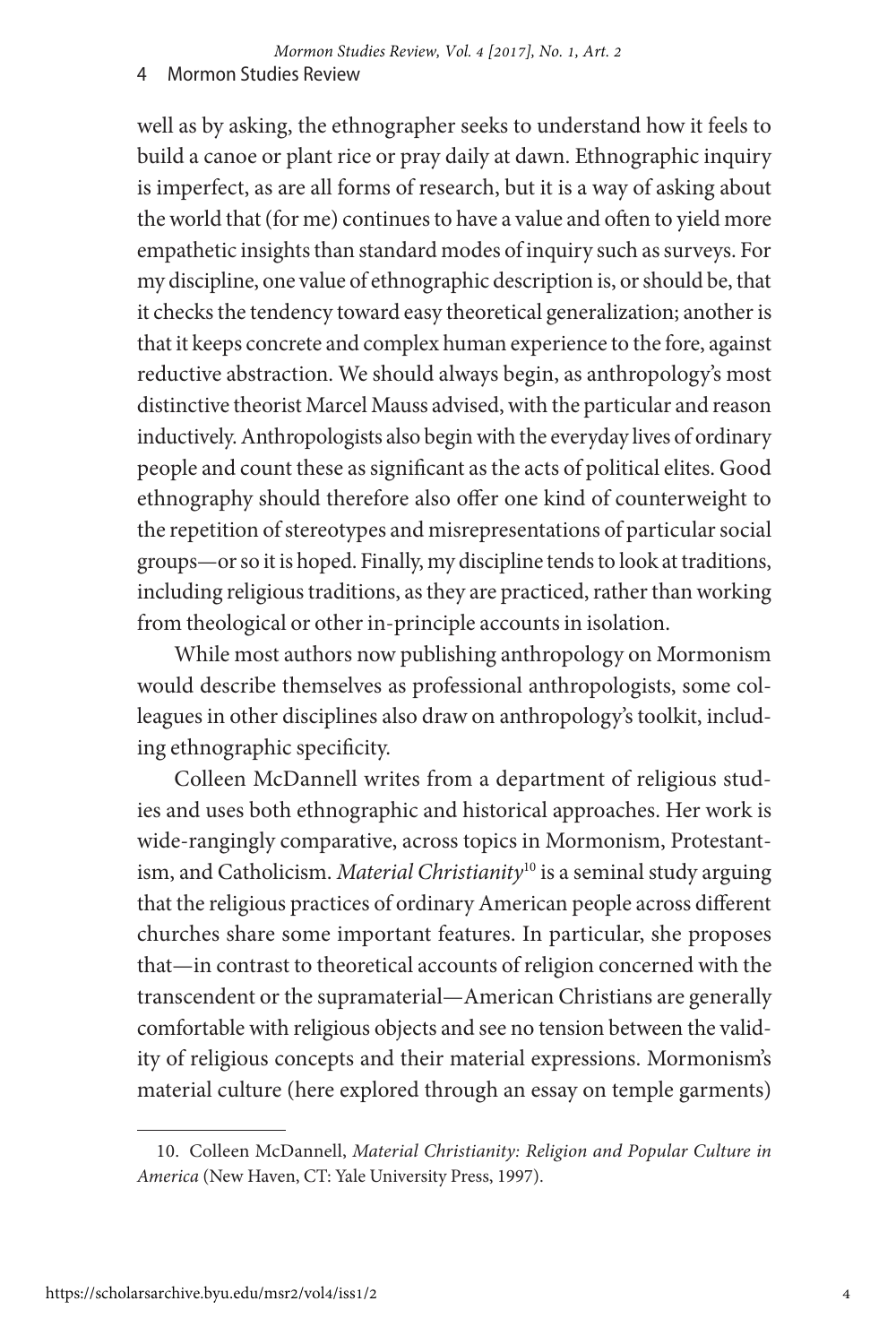is considered alongside aspects of Catholic and Protestant Evangelical material practice. McDannell is currently writing on the changing role of LDS women and Relief Society.11 Both explicitly and implicitly comparative, her work has challenged other scholars to formulate their arguments in a way that includes and relates to Mormonism rather than consigning it to an exceptionalist enclave.

Janet Bennion writes as a scholar of LDS upbringing who has chosen to focus on present-day fundamentalist polygyny. *Women of Principle*12 gives a fascinating account of the daily lives and religious logic of members of the Allredite group, based on Bennion's fieldwork in Montana, and argues that some women actively choose to convert to polygynous groups from mainstream American culture since plurality offers them substantial relative advantages. Women who have been disappointed in the search for a lasting marriage in the mainstream may value the sacred basis of contemporary polygamy, sociality among sister wives, and opportunities to share limited financial resources and childcare. *Desert Patriarchy*<sup>13</sup> explores the relationship between desert ecology and polygynous communities' kinship dynamics. Many young men resort to cohort labour migration because their access to marriage partners is rationed by male elders and priesthood leaders. *Polygamy in Primetime*<sup>14</sup> places contemporary plural marriage in the context of public policy, legal and policing responses and feminist assessments, and the media interest in the topic of polygamy, which has seen large audiences for both fictionalized and reality-TV depictions of polygamy. Bennion offers a balanced assessment of arguments about harm to individuals and personal freedom in relation to American polygyny, and she explores the ways in which plural marriage may appeal to

<sup>11.</sup> Colleen McDannell, *The New Mormon Woman: From Polygamy to the Present*  (New York: Oxford University Press, forthcoming).

<sup>12.</sup> Janet Bennion, *Women of Principle: Female Networking in Contemporary Mormon Polygamy* (New York: Oxford University Press, 1998).

<sup>13.</sup> Janet Bennion, *Desert Patriarchy: Mormon and Mennonite Communities in the Chihuahua Valley* (Tucson: University of Arizona Press, 2004).

<sup>14.</sup> Janet Bennion, *Polygamy in Primetime: Media, Gender and Politics in Mormon Fundamentalism* (Lebanon, NH: Brandeis University Press, 2011).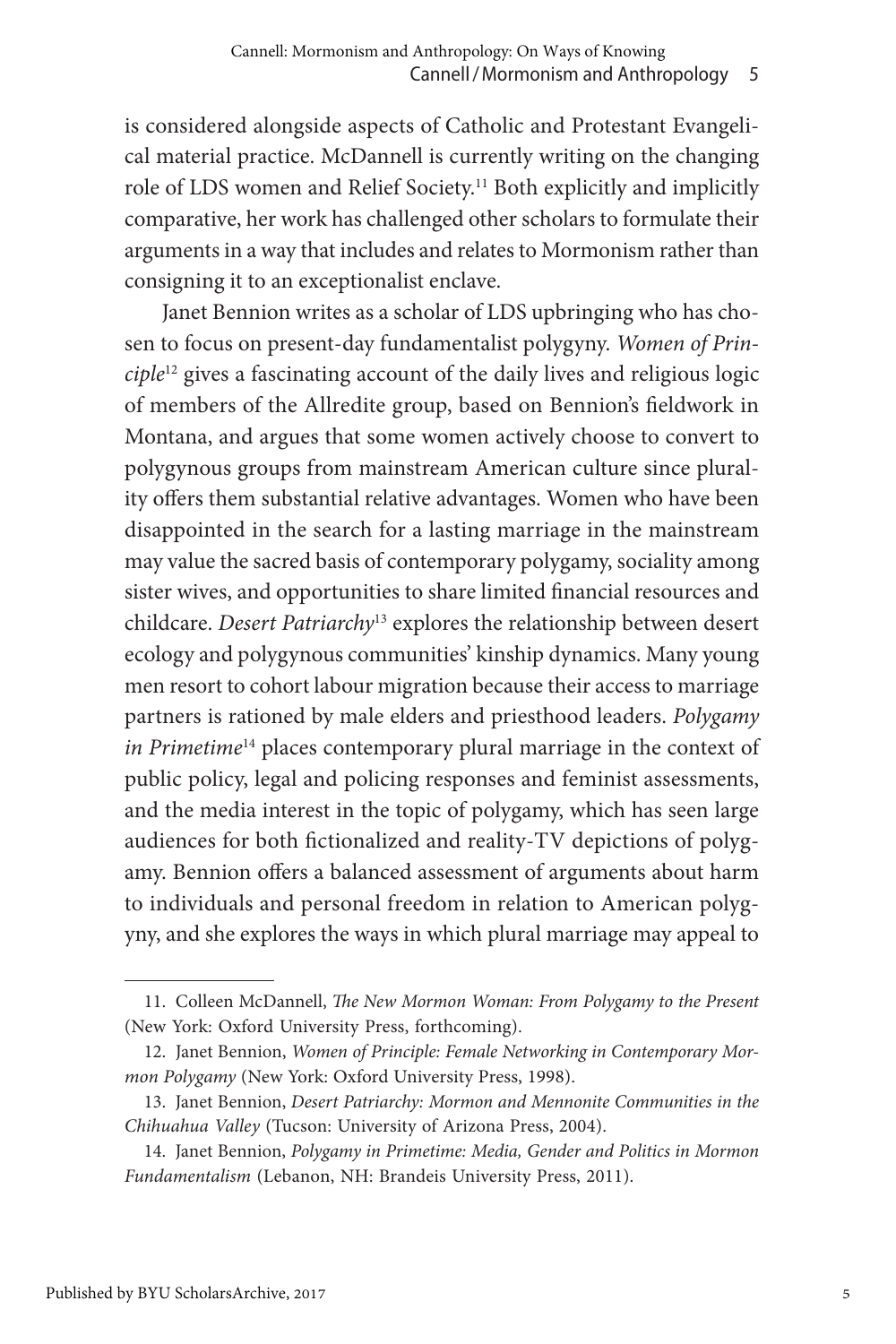diverse constituencies including religious feminists and advocates of gay marriage in the United States. The legal and welfare issues are further explored in a full-length study of four polygamous groups, *Evaluating the Effects of Polygamy on Women and Children*. 15

Douglas Davies, one of the most knowledgeable and prolific writers on Mormonism, theology, and anthropology, has also nurtured new Mormon scholarship among his students. Davies draws on decades of firsthand research and long knowledge of Utah Mormonism but does not usually choose to present his work as time-and-space-specific ethnographic case studies of the particularities of Mormon lifeworlds. Whereas Bennion gives us the Apostolic United Brethren in Montana in the 1990s, Davies gives us thematic explorations within the sweep of mainstream LDS Church development as a whole. An exception is his study of Welsh Mormonism,<sup>16</sup> but this is primarily historical. In addition to an authoritative introduction to Mormonism,<sup>17</sup> an edited volume on Mormon identities in transition,<sup>18</sup> and numerous articles, Davies's *Mormon Culture of Salvation*<sup>19</sup> offers an important discussion of the distinctiveness of LDS teachings on death. Anticipating some of the arguments of Samuel Morris Brown's fascinating *In Heaven as It Is on Earth*, 20 Davies proposes (drawing on ritual theory by anthropologist Maurice Bloch) that Mormonism goes beyond the prospect of salvation offered in other forms of Christianity to a position of "death conquest," which takes mere postmortem survival as read and so focuses rather

<sup>15.</sup> Janet Bennion, *Evaluating the Effects of Polygamy on Women and Children in Four American Mormon Fundamentalist Groups: An Anthropological Study* (Lewiston, NY: Edwin Mellen Press, 2008).

<sup>16.</sup> Douglas Davies, *Mormon Spirituality: Latter-day Saints in Wales and Zion* (Logan: Utah State University Press, 1987).

<sup>17.</sup> Douglas Davies, *An Introduction to Mormonism* (Cambridge: Cambridge University Press, 2003).

<sup>18.</sup> Douglas Davies, ed., *Mormon Identities in Transition* (London: Bloomsbury, 2002).

<sup>19.</sup> Douglas Davies, *The Mormon Culture of Salvation: Force, Grace, and Glory*  (Farnham, England: Ashgate, 2000).

<sup>20.</sup> Samuel Morris Brown, *In Heaven as It Is on Earth: Joseph Smith and the Early Mormon Conquest of Death* (New York: Oxford University Press, 2012).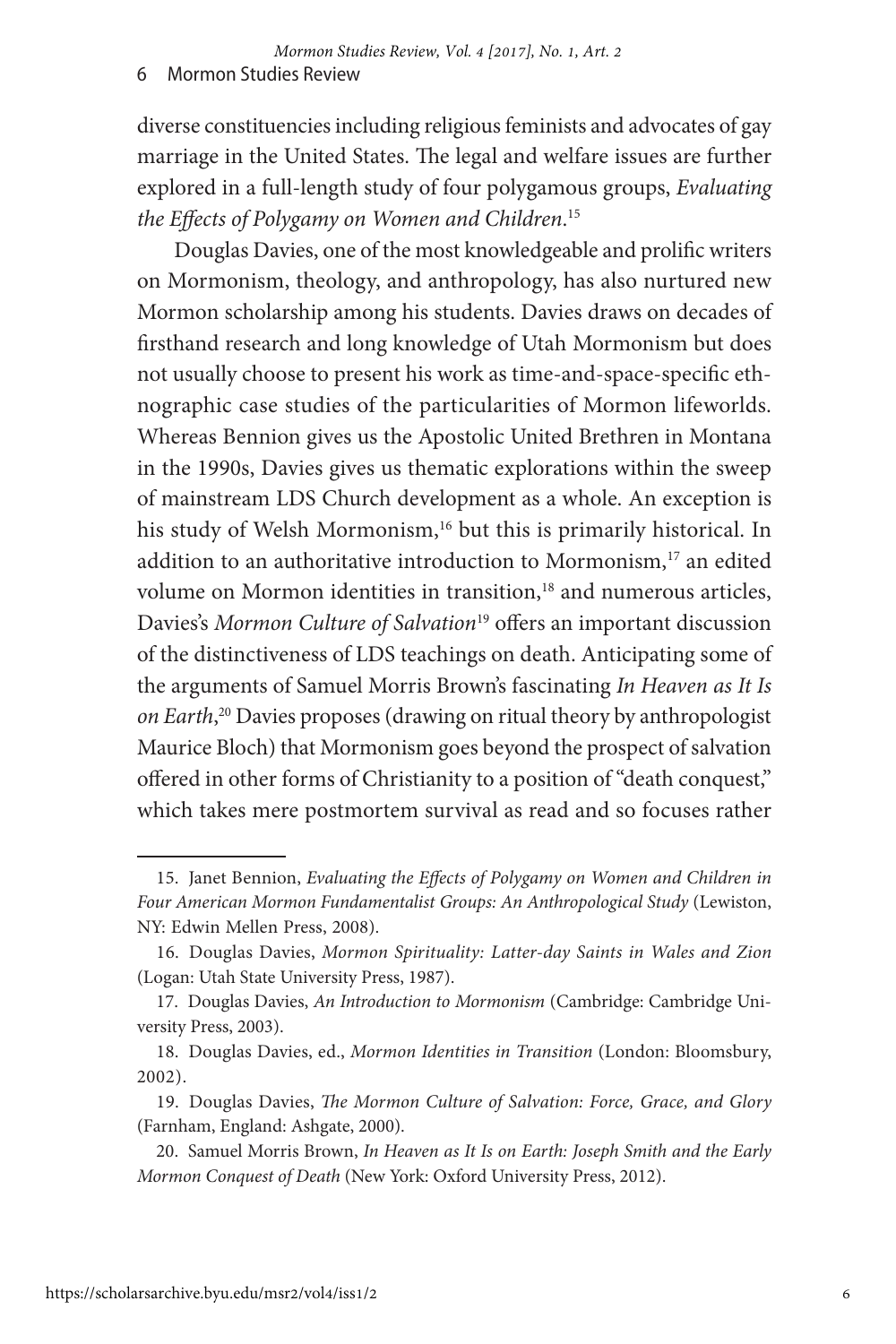on the attainment of graduated levels of resurrected life. *Joseph Smith, Jesus, and Satanic Opposition*<sup>21</sup> considers the historical development of the plan of salvation, LDS teachings on the nature of evil and Mormon Christology, suggesting that the plan of salvation is the fulcrum of developing and reviving Mormon theology and a counterpart to Trinitarian theology in other Christian churches.

For space reasons, I will mention other important anthropologists more briefly than their work merits. David Knowlton is an insightful commentator on Mormonism in Latin America and among Latino Americans.22 Hildi Mitchell has published astute accounts of British Mormonism, emphasizing the intersection of text, body, and place for the maintenance of a stable experience of LDS belief.<sup>23</sup> Gary and Gordon Shepherd combine anthropology and sociology, notably in their book on mission.24 Tamar Gordon (Renssellaer) has work in progress on Tongan Latter-day Saints and Polynesian heritage culture, Jon Bialescki (Edinburgh) has work in progress on Mormon evolutionary science, and Aiwha Ong has included an account of conversion to Mormonism as a mode of Americanization (sometimes by hypergamy) in her discussion of new American citizens of Asian origins.25

<sup>21.</sup> Douglas Davies, *Joseph Smith, Jesus, and Satanic Opposition: Atonement, Evil, and the Mormon Vision* (Farnham, England: Ashgate, 2010).

<sup>22.</sup> See, for example, David Knowlton, "Hands Raised Up: Power and Context in Bolivian Mormonism," *Dialogue: A Journal of Mormon Thought* (Winter 2007): 47–71; and Knowlton, "Mormonism in Latin America'" in *The Mormon World*, ed. Carl Mosser and Richard Sherlock (London: Routledge, 2012).

<sup>23.</sup> Hildi Mitchell, "'Being there': British Mormons and the History Trail," *Anthropology Today* 17/2 (April 2001): 9–14; Mitchell, "Postcards from the Edge of History: Narrative and the Sacralisation of Mormon Historical Sites," in *Pilgrim Voices: Narrative and Authorship in Christian Pilgrimage*, ed. Simon Coleman and Jon Elsner (London: Berghahn, 2003), 133–58; Jon Mitchell and Hildi Mitchell, "For Belief: Embodiment and Immanence in Catholicism and Mormonism," *Social Analysis* 52/1 (2008): 79–94.

<sup>24.</sup> Gary Shepherd and Gordon Shepherd, *Mormon Passage: A Missionary Chronicle* (Urbana: University of Illinois Press, 1998).

<sup>25.</sup> Aiwha Ong, *Buddha Is Hiding: Refugees, Citizenship, the New America* (Berkeley: University of California Press, 2003).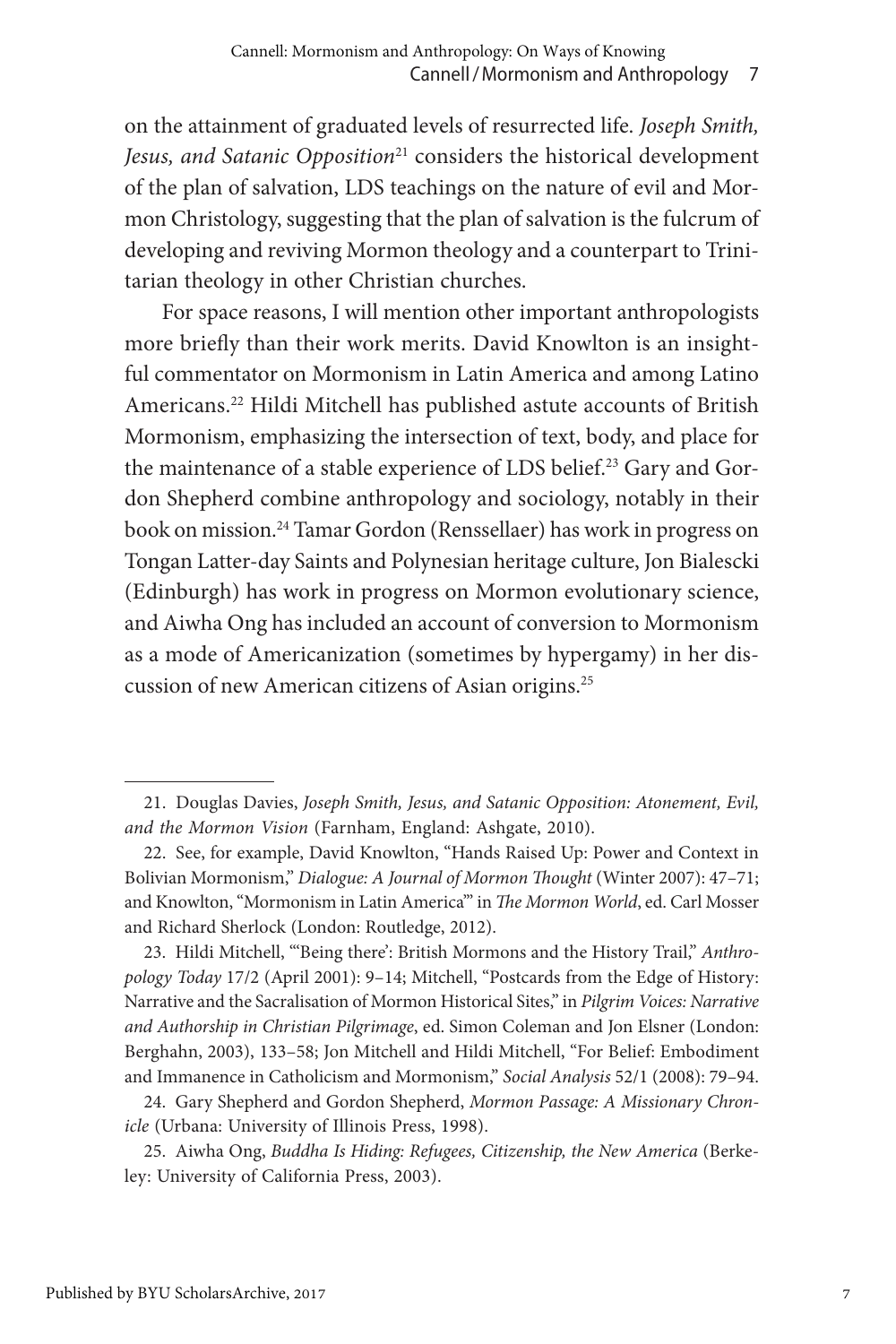I carried out my own fieldwork both in Utah and in upstate New York, and the question of the relationship between Mormonism and Catholicism with which I began was of personal interest to some of my interlocutors. The New York ward I visited had many members whose families joined the church in its earliest years, but a significant proportion were established first- and second-generation converts; some, from the postindustrial cities of northern New York State, had been born into traditional American Catholic families.<sup>26</sup> A number of people who shared conversion stories with me told me they felt that Mormonism offered real access to sacred knowledge while Catholicism's priestly hierarchy frustrated lay piety. Several people mentioned growing up in Catholic neighbourhoods with priests who would reply to all their questions with "It's a mystery." While one can imagine that reply being intended to convey humility, to these particular listeners it felt like evasion. By contrast, Mormonism with its lay priesthood confronts the largest questions of human life directly, notably in the plan of salvation, to which potential converts are often deeply drawn. "Where do I come from? Why am I here? Where am I going after this life?"—these and other mighty questions on the nature and purpose of good and evil in the universe are asked explicitly in Mormon teaching and mission, and any inquirer can look up the LDS Church's answers to them on the Internet.<sup>27</sup> Conversion stories often pivoted on the sense of an unfolding horizon of extraordinary knowledge that opened before the eyes of those who were newly encountering Mormonism—the prospect that now, finally, the real meaning of human existence would be made plain. Further, there was the sense of *recognition* that people reported, that these dizzying vistas of knowledge were also, somehow, already

<sup>26.</sup> One or two were former Catholics of Mexican origin, but the ward I visited did not have a significant Latino-American population. On the culture of European American Roman Catholicism, see the work of Robert Orsi (e.g., 2005). On the transnational ethos of Latin American Catholicism, see Valentina Napolitano, *Migrant Hearts and the Atlantic Return: Transnationalism and the Roman Catholic Church* (New York: Fordham University Press, 2016).

<sup>27.</sup> https://www.lds.org/ensign/2014/04 using-the-plan-of-salvation-to-answer -questions.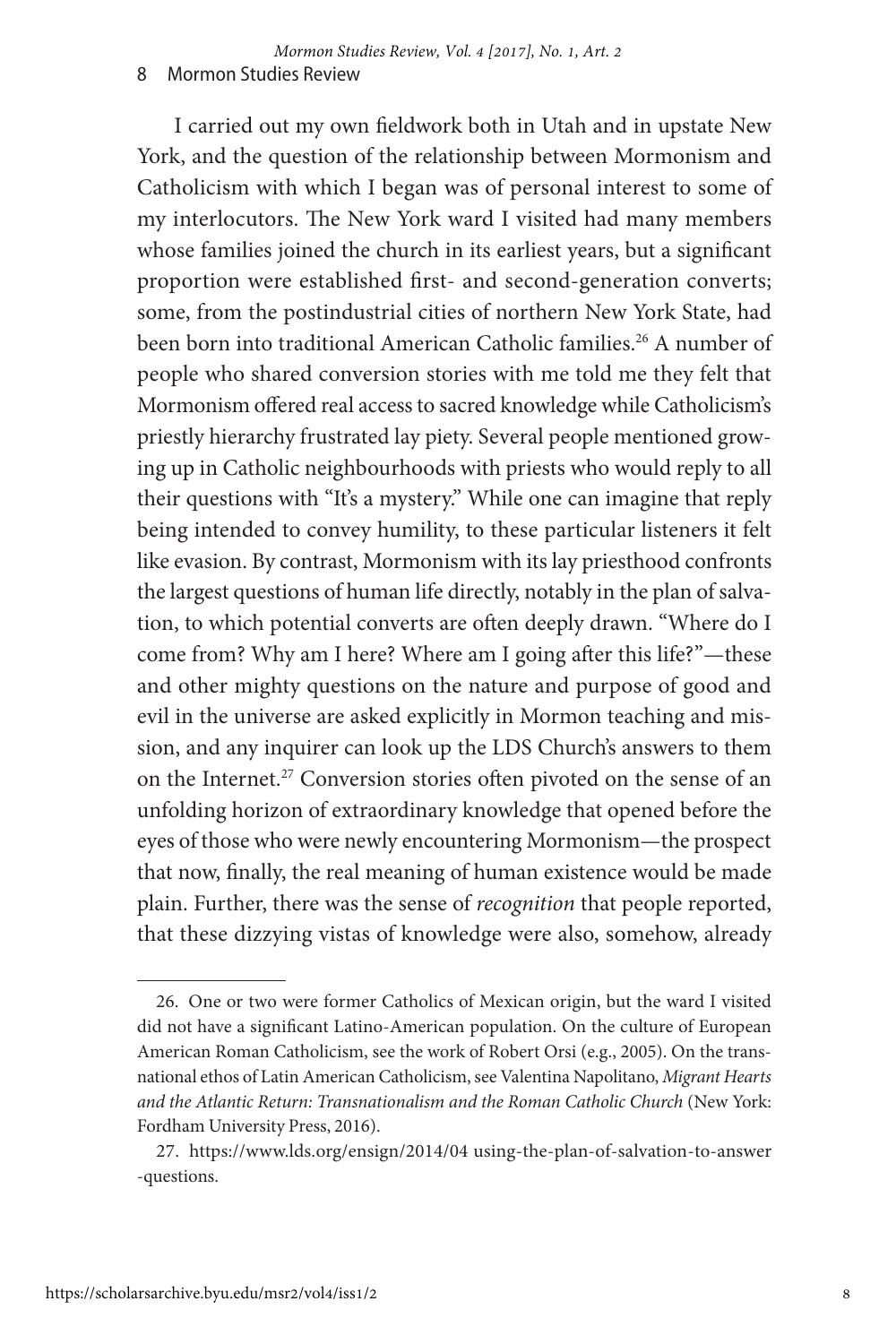familiar to them. As people engaged themselves with LDS teaching, these responses took shape within the distinctive Mormon framing of human-divine time, and converts came to understand their sense of recognition as an experiential confirmation of the reality of the premortal life, and thus as a form of both recovered memory and communication between persons and beings in mortality, before it and beyond it.<sup>28</sup>

A commitment to these forms of knowing is one central aspect of LDS experience, and inevitably this complicates—although it can also enrich—conversations in Mormon Studies that engage with comparative disciplines in the humanities and social sciences. On what shared basis are we having such conversations, and what forms of knowing are we each reaching for or claiming? While serving as LDS Church historian, Elder Marlin K. Jensen expressed this same idea when he was kind enough to give me some advice at the beginning of my fieldwork:

If you think about the epistemology of religion, and how you do come to know things—if you try in your study of Mormonism to apply the scientific method and to try to find the explanation for why Mormons do what they do and feel the way they feel, you'll never make it.

Elder Jensen was referring, if I understood him correctly, to certain kinds of reductive claims that social science sometimes has made about religion—or, rather, about an objectified category of "religion"—considered as supposedly irrational and possibly "primitive" conduct needing to be explained away with reference to other kinds of human concerns, motivations, and causes. Religious matters, in such paradigms, are always really about something else—economics, perhaps, or demography or the evolutionary adaptation of the human brain, or very often some cause that can be presented as more real in the sense of being material and thus natural. He was referring to an expectation or perception that the social sciences, including my own subject of anthropology,

<sup>28.</sup> Although memories of the premortal existence are largely lost during mortality, glimpses between these lives are highly prized by Latter-day Saints, as are liftings of the veil between mortality and the life to come.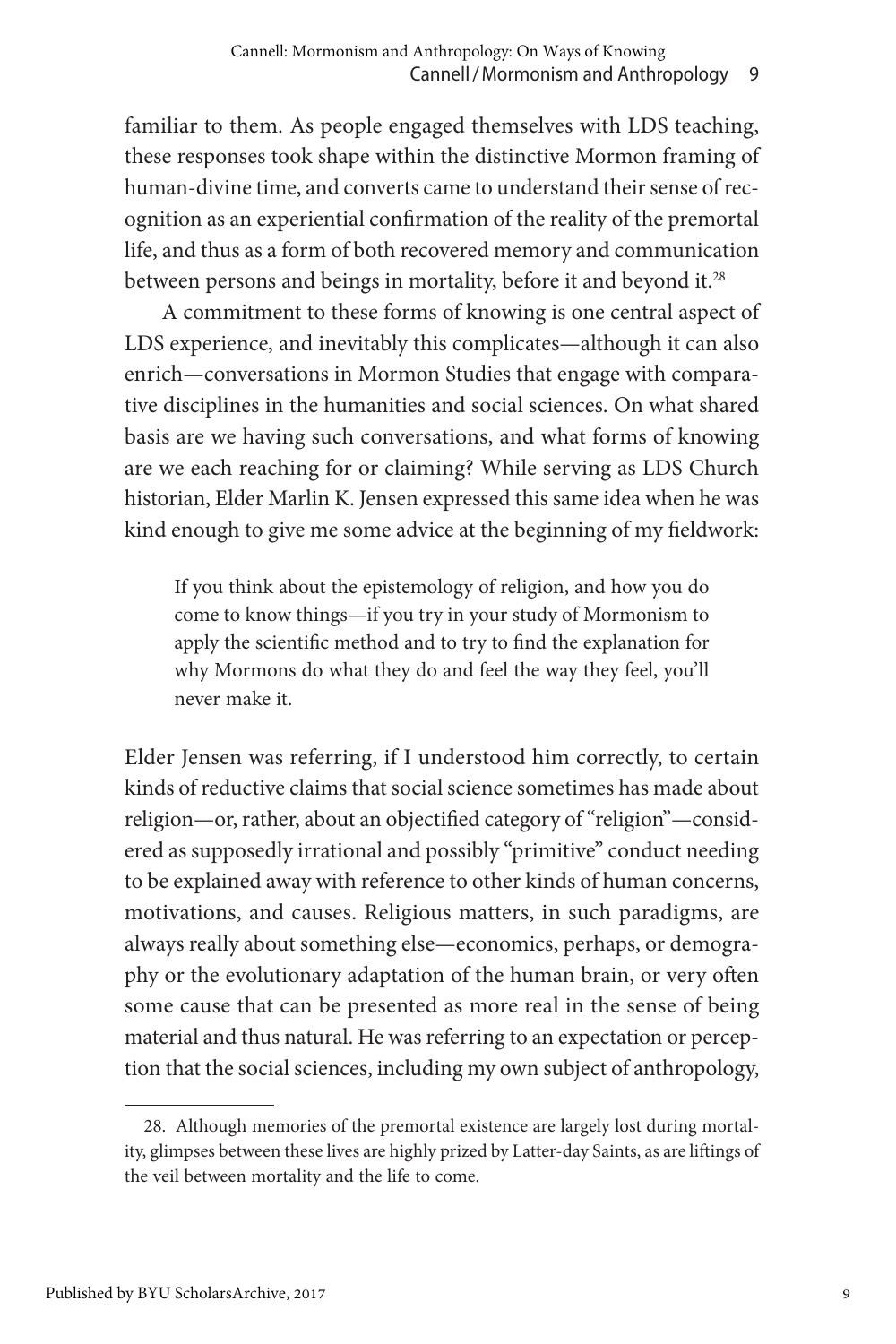might be intrinsically atheistic (even perhaps hostile to religious topics) in their theoretical foundations and methods. Behind this concern lies a tendency to assume that religion and the secular are opposed forces at war in the modern world, an assumption that shapes the way that most of us think.

It is true that the foundational period in the social sciences was marked by an attempt to situate the analysis of the social aspects of human life in a way that was independent of the natural sciences, on the one hand, and of theology, on the other, creating a new analytic space. An arm's-length approach to truth claims about the divine was therefore a constitutive feature of their making. It is also true that at a later period, after a disciplinary division had arisen between anthropology and sociology, both subjects and especially the second were sometimes associated with strong theoretical claims (known as "secularization theory") that the modern world was taking a unitary direction of change in which religion would be left behind in favor of a secular worldview. My own view, and that of many other anthropologists presently writing, is that these two developments are not equivalent to each other. "Secularization theory" came in many forms, and some of these were hostile to religion, casting it as an immature phase of social development.<sup>29</sup> It therefore constituted part of a set of claims or myths about the "inevitable" directions the modern world would take, one aspect of which was to polarize concepts of what the "religious" and the "secular" might mean.<sup>30</sup> From this polarization also derive, as LDS historians will immediately recognize, many strands of anti-Mormonism, and it is implicated in a wider oppositional cultural politics and in the opposition between social progressivism and biblical literalism in the United States<sup>31</sup>

<sup>29.</sup> On the attribution of immaturity to faith positions in writers such as Richard Dawkins, and its philosophical roots in Nietszche, see Charles Taylor, *A Secular Age* (Cambridge, MA: Harvard University Press, 2007).

<sup>30.</sup> Fenella Cannell, "The Anthropology of Secularism," *Annual Review of Anthropology* 39 (October 2010): 85–100; Susie McKinnon and Fenella Cannell, eds., *Vital Relations: Modernity and the Persistent Life of Kinship* (Sante Fe, NM: SAR Press, 2013).

<sup>31.</sup> Susan Friend Harding, *The Book of Jerry Falwell: Fundamentalist Language and Politics* (Princeton, NJ: Princeton University Press, 2000).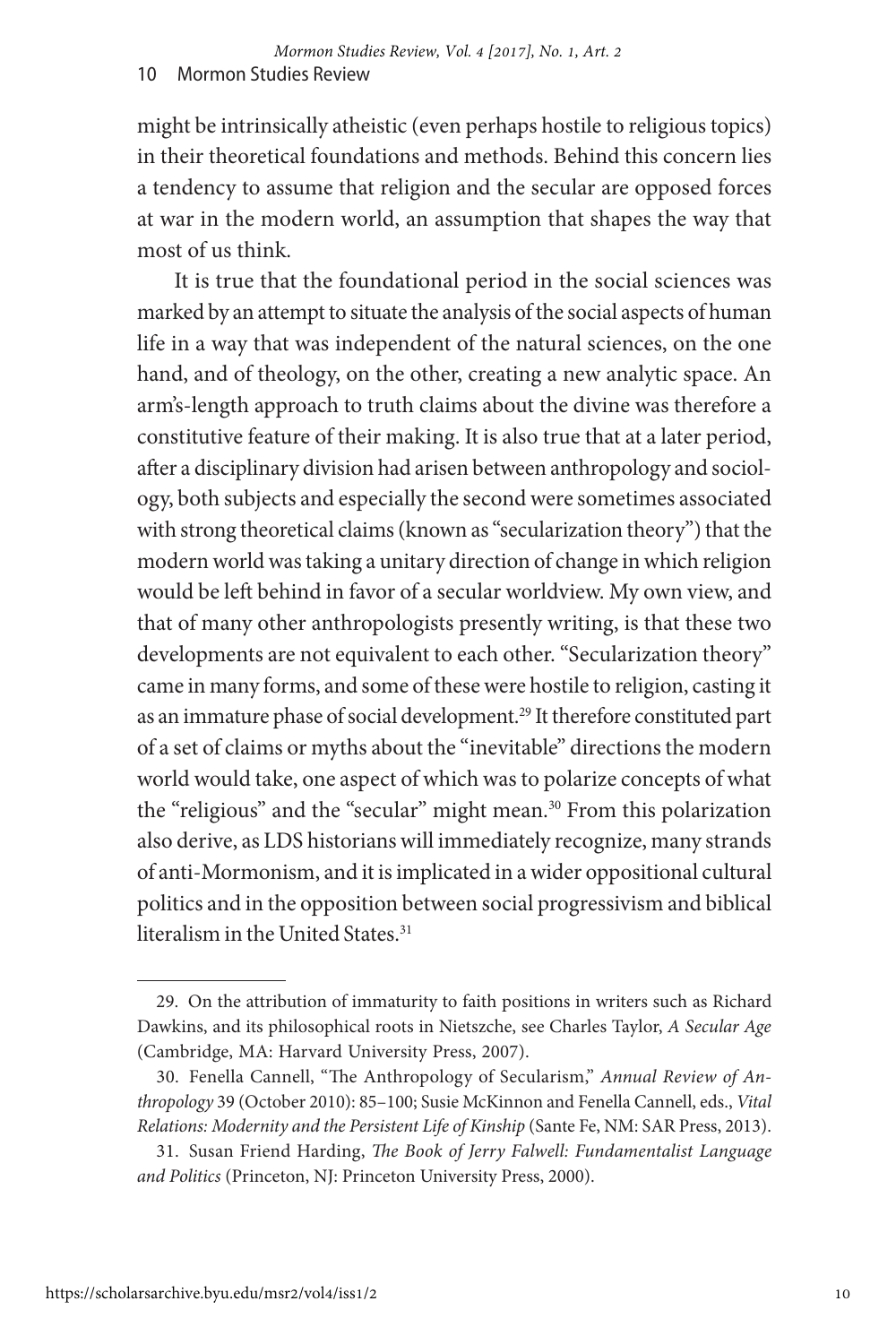The earlier attempt in anthropology and sociology to create a space to think about human social life as such has (to my mind) more diverse potentialities than secularization theory. Foundational theorists including Durkheim and Weber took a complex approach to religious life; for Durkheim, moral values could be seen as humanly derived rather than given by God. At the same time, however, he argued that all human morality was necessarily founded in collective ritual ("religion"), including in the modern West. Neither Durkheim nor Weber took a triumphalist approach to the loss of personal faith in the modern world, including in their own lives, which they rather regarded with grave ambivalence. For some important commentators, such as John Milbank,<sup>32</sup> the social sciences were a doomed intellectual enterprise from the beginning because they were nontheistic, and specifically because they committed themselves, in his view, to the supposed reality of "the secular." For me and others, however, the social sciences do not require this commitment, but instead make possible what Robert Orsi has called the analytic space of "in-betweenness," a space, as he says, difficult to sustain and from which, however, it may be possible to look at how we define what "religion" is in contemporary life without immediately assuming the role of the person of faith or his enemy, the skeptic.<sup>33</sup> Interestingly, within a generation there was an important and highly creative minority in Anglophone anthropology who wrote professionally about religion but were also personally religious (largely adult converts to Catholicism).<sup>34</sup> Further, the ethnographic project in anthropology, with which Milbank does not engage in his critique, is incompatible with a dismissive account of religious practice, in that it requires a sustained attention to the specifics of what ordinary people find important in a given time and place. Ethnography, properly conducted, cannot be reductive.

<sup>32.</sup> John Milbank, *Theology and Social Theory: Beyond Secular Reason* (Oxford: Blackwell, 1991).

<sup>33.</sup> Robert Orsi, *Between Heaven and Earth: The Religious World People Make and the Scholars Who Study Them* (Princeton, NJ: Princeton University Press, 2005), 177.

<sup>34.</sup> Timothy Larsen, *The Slain God: Anthropologists and the Christian Faith* (Oxford: Oxford University Press, 2014).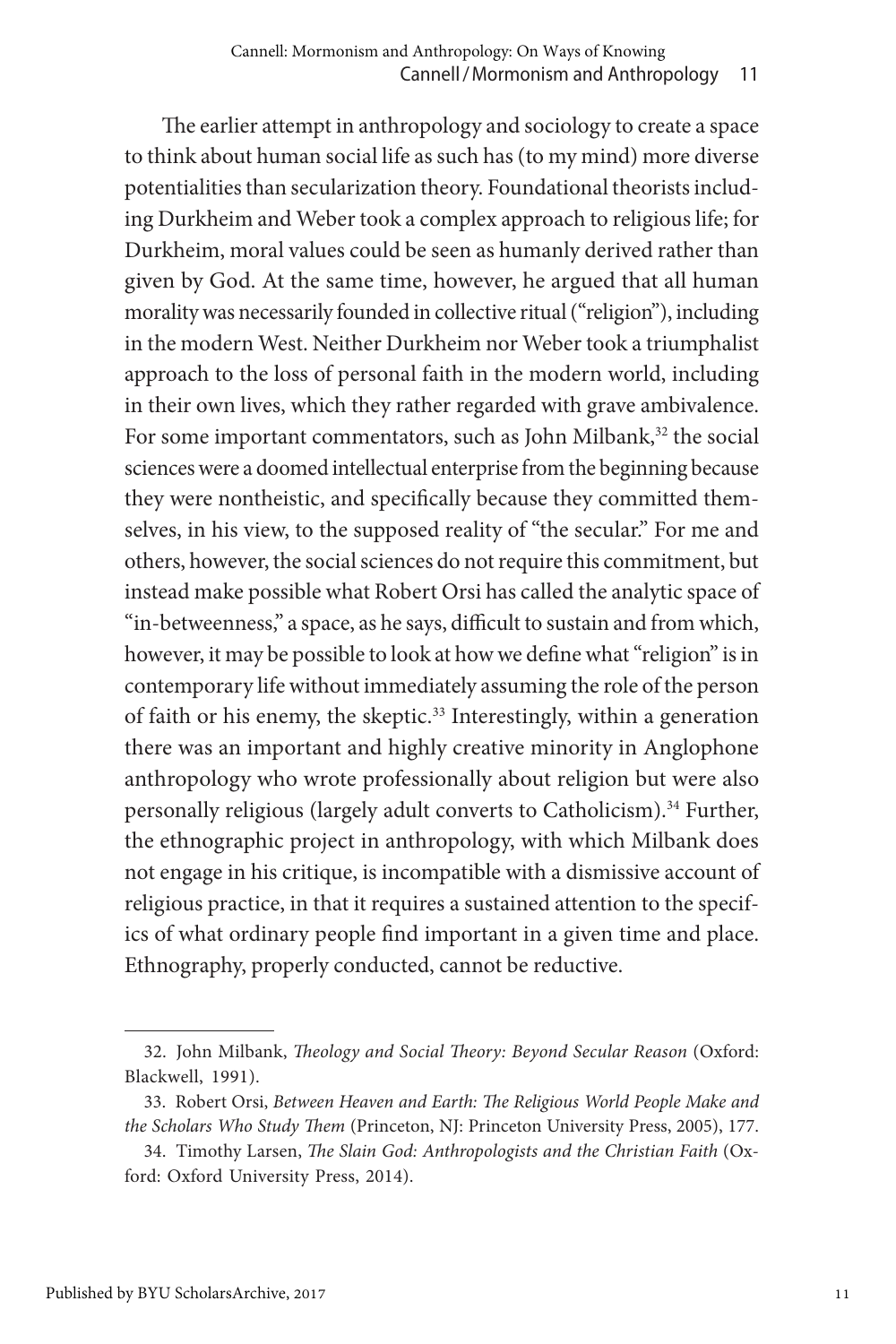In its most explicit forms, this project of description from a position of "in-betweenness" asks anthropologists to step back from a hardening of categories and to look at the "secular/religious" divide as itself a historical feature of contemporary thought, philosophy, and politics.<sup>35</sup> While not proposing an answer to the ultimate, theological questions of the truth of the existence of God, such an anthropological method does suggest an intermediate mode of proceeding in which any actually antireligious position would also be unanthropological.

Anti-Mormon prejudice, like the stigmatization of Protestant fundamentalism described by Harding,<sup>36</sup> is connected to the historical development of polarized categories of "religion" and "secularism" in contemporary political and legal structures, as well as to the triumph of particular definitions of what acceptable kinds of modern religious practice might be.37 Anthropology requires imaginative work in thinking of unfamiliar ways of life, including religions, as having profound human value. However, it is true that when I began my research with Latter-day Saints, I did sometimes encounter colleagues who found it more difficult to consider Mormonism this way.<sup>38</sup> At least initially, they tended to reproduce concerns and prejudices about the church widely found in nonacademic discourse. I was interested occasionally to hear colleagues remark, for instance, that Mormonism was not "really" Christianity. I was warned that I would likely come under great pressure to convert. Someone sent me newspaper clippings about the objections raised by Jewish people to the vicarious baptisms for the dead performed for those who had died in the Holocaust. But one of the most serious worries was expressed instead about my professional prospects; surely, some colleagues said to me, my project was doomed; there would be nothing for me to write about, working with Latter-day Saints, since people would all be likely to

<sup>35.</sup> Taylor, *Secular Age*; Harding, *Book of Jerry Falwell*.

<sup>36.</sup> Harding, *Book of Jerry Falwell*.

<sup>37.</sup> Sarah Barringer Gordon, *The Mormon Question: Polygamy and Constitutional Conflict in Nineteenth-Century America* (Chapel Hill: University of North Carolina Press, 2002).

<sup>38.</sup> Compare Harding, *Book of Jerry Falwell*.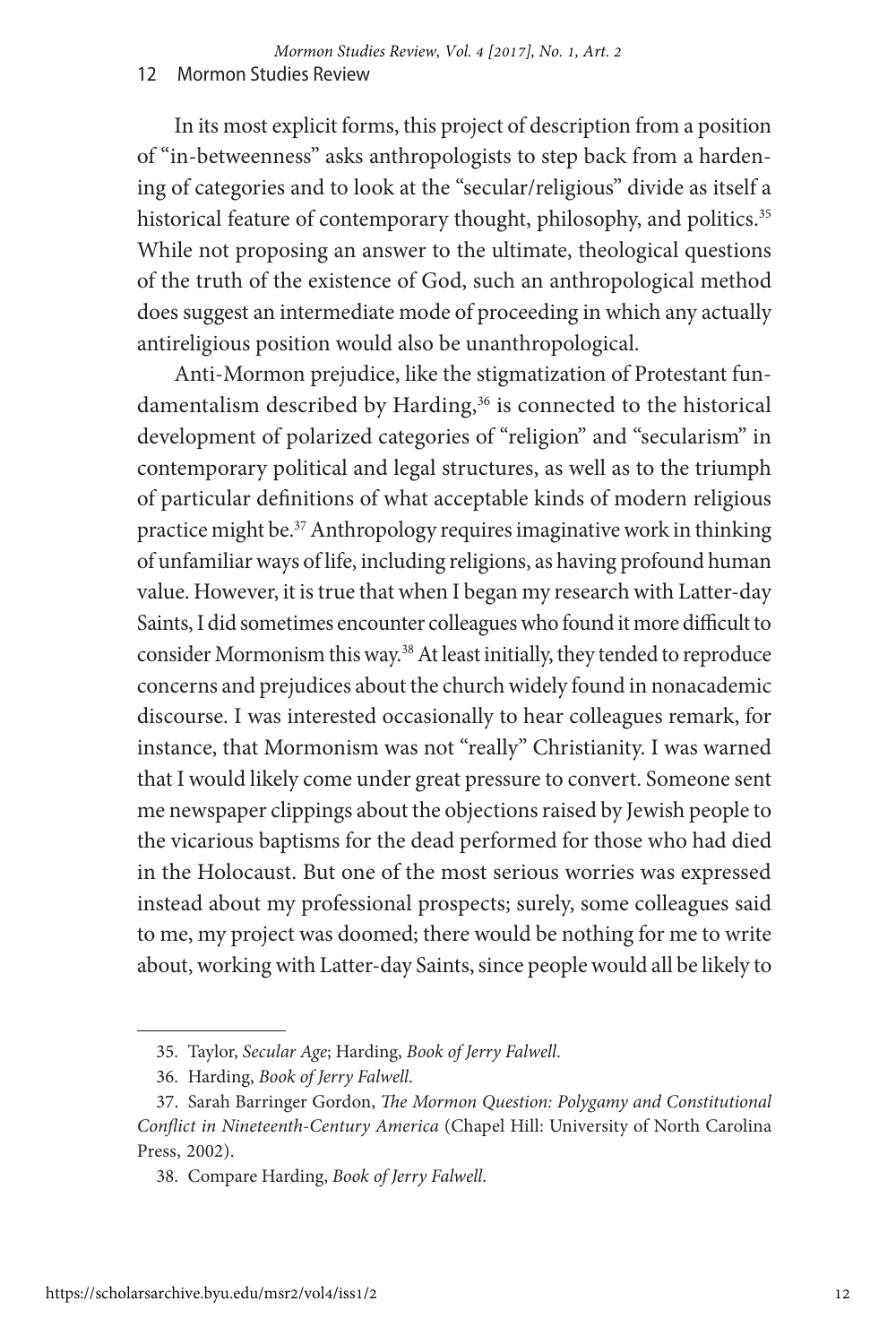tell me the same thing; that is, they would simply repeat orthodox views and statements as ratified by the central church leadership.

Viewed from one angle, the suggestion was a variation on the widely found anxiety expressed by the "I'm a Mormon" church publicity campaign (we might call it the "Mobot" anxiety): that becoming a member of the LDS Church involves an undue suppression of individuality. For members, the central commitment to human free agency is theoretically reconciled with the equally central commitment to the reality of revelation by the injunction to "choose the right"—but living this reconciliation may be difficult.

For anthropologists the topic of orthodoxy resonates in particular ways. In fact, I would suggest that although anthropology is not really confined inside hostility to the object of "religion," my discipline does currently have a theoretical problem with the topic of orthodoxy, including but not limited to religious orthodoxy. In all the social sciences, as in philosophy, there is a general theoretical question about the possibility and limits of human autonomy. How can one try to describe social events in a way that takes account both of the agentive actions and responsibilities of human beings and of the numerous historical and cultural factors that constrain them? These questions were fundamental for Durkheim and the other founders of the discipline and have been often revisited, most recently in debates regarding "the anthropology of ethics." The attempt in these debates has been to do justice to the capacity of human beings for conscious reflection on their own actions and to dispense with any tendency to imply that people simply follow cultural traditions (perhaps enforced by religious ritual) in an automatic fashion.

For some of my colleagues, such as James Laidlaw,<sup>39</sup> Durkheim in particular undertheorized the human potential for freedom and for reflection. For other colleagues, such as Michael Lambek,<sup>40</sup> the term *freedom* is unhelpful, not least in retaining too close a connection with

<sup>39.</sup> James Laidlaw, *The Subject of Virtue: An Anthropology of Ethics and Freedom* (Cambridge, MA: Cambridge University Press, 2014).

<sup>40.</sup> Michael Lambek, *The Ethical Condition: Essays on Ethics, Person, and Value* (Chicago: University of Chicago Press, 2015).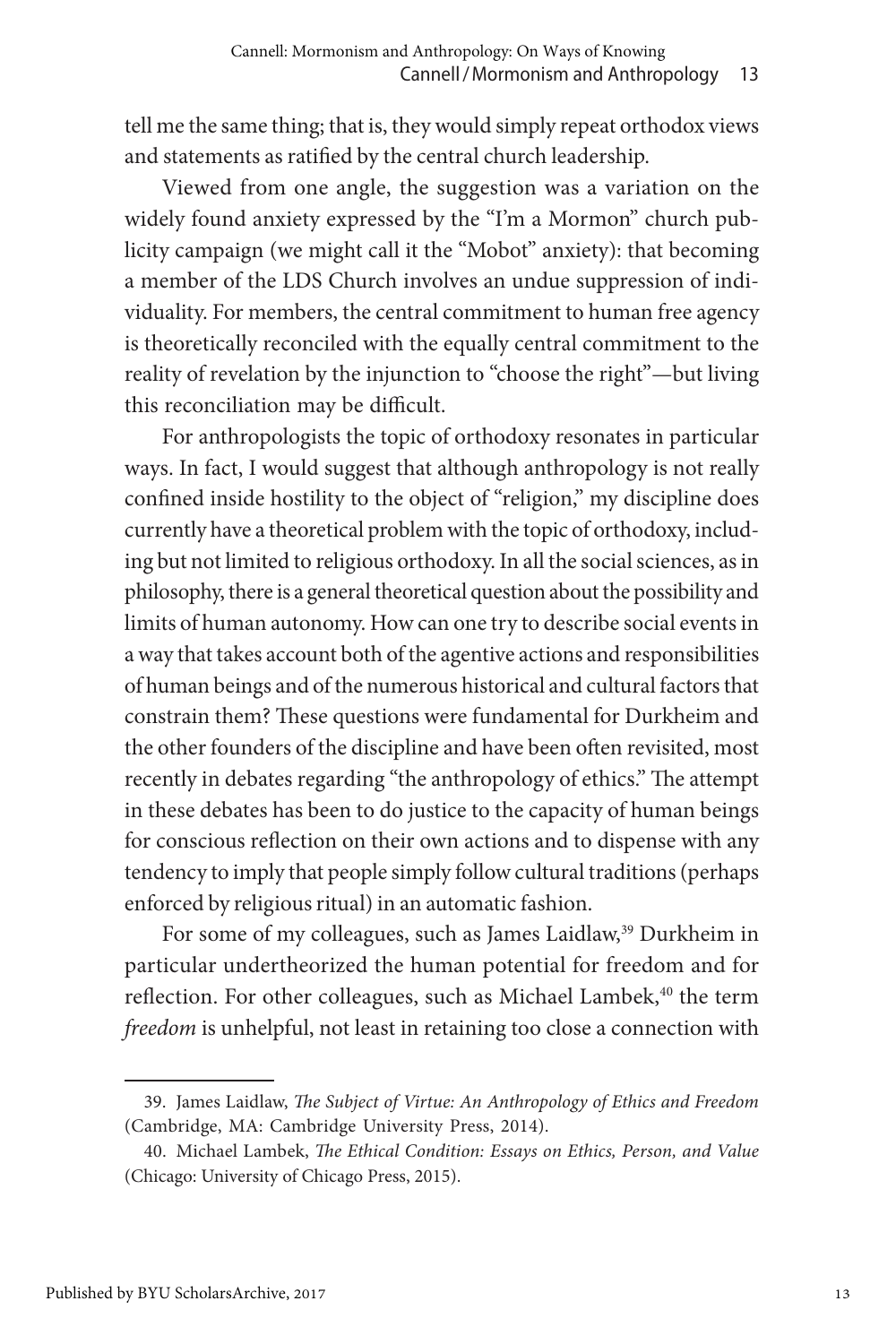aspects of the myths of modern life identified by Durkheim himself, such as strong claims about the naturalness of capitalism or the neutrality of economic freedom, and what Durkheim called "the cult of the individual" in modernity. For Lambek, "*the human condition is an ethical condition*,"41 and what is needed is not the language of freedom but an ethnographic attention to the ways in which all human action has a reflective dimension to it, whether in modern or traditional settings.

While both authors have much of value to say, I myself prefer to use Lambek's approach, since to my mind it is more useful to an anthropologist of religion. Laidlaw's description of religious orthodoxy is of a deliberately chosen moral incapacity: "freedom is exercised towards its own future curtailment."<sup>42</sup> Even though the incapacity concerned is the aim of making oneself unable to disobey God, for Laidlaw this is a departure from reflective self-regulation.

For reasons not immediately relevant here, Laidlaw (an expert on Jainism) is here relying mainly on examples taken from Sunni Islam. He argues, however, that this self-extinguishing freedom is widely found in salvationist religions. My own view is that this offers only an impoverished view of the various theologies of freedom and the will in religions, including Christianity (in Augustine's theology, for instance, all unfallen human will is actually the desire for God).

In that case, one approach for anthropology might be to take up William Christian's cue and think of religions—including Mormonism—as constantly generating both faith and uncertainty in the daily conduct of ordinary life. An element that is one generation's heresy becomes another's orthodoxy, and vice versa, even in religions of revelation that sustain many continuities. Orthodoxy, as I have observed its practice, is never a static or finished object, but a living creation of human beings requiring constant renewal, wide human participation, and, therefore, inevitable instability and variation, even when it most aims at the attainment of perfection.

<sup>41.</sup> Lambek, *Ethical Condition,* emphasis in original.

<sup>42.</sup> Laidlaw, *Subject of Virtue*, 154.